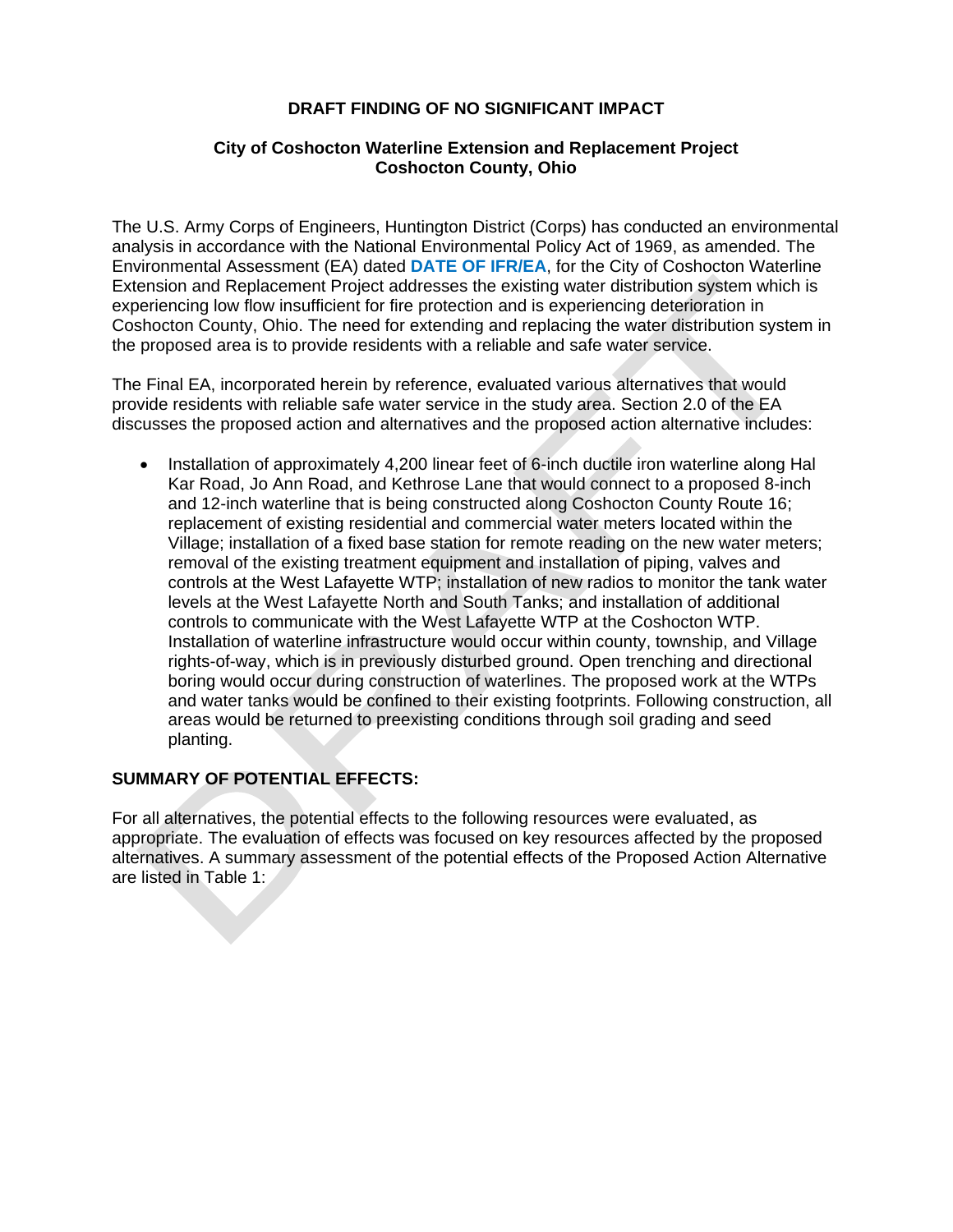| Resource                             | Insignificant<br>effects | Insignificant<br>effects as a<br>result of<br>mitigation | Resource<br>unaffected<br>by action |
|--------------------------------------|--------------------------|----------------------------------------------------------|-------------------------------------|
| Aesthetics                           | $\boxtimes$              |                                                          |                                     |
| Air quality                          | ⊠                        |                                                          |                                     |
| Aquatic resources/wetlands           | $\boxtimes$              |                                                          |                                     |
| Invasive species                     | $\boxtimes$              |                                                          |                                     |
| Fish and wildlife habitat            | $\boxtimes$              |                                                          |                                     |
| Threatened/Endangered species        | $\boxtimes$              |                                                          |                                     |
| <b>Historic properties</b>           |                          |                                                          | $\boxtimes$                         |
| Other cultural resources             |                          |                                                          | $\boxtimes$                         |
| Floodplains                          | $\boxtimes$              |                                                          |                                     |
| Hazardous, toxic & radioactive waste | $\boxtimes$              |                                                          |                                     |
| Hydrology                            | $\boxtimes$              |                                                          |                                     |
| Land use                             | $\boxtimes$              | L.                                                       |                                     |
| Navigation                           | П                        |                                                          | $\boxtimes$                         |
| Noise levels                         | ⊠                        |                                                          | ٦                                   |
| Public infrastructure                | $\boxtimes$              |                                                          |                                     |
| Socio-economics                      | $\boxtimes$              | $\mathbf{I}$                                             |                                     |
| Environmental justice                | $\boxtimes$              |                                                          |                                     |
| Soils                                | $\boxtimes$              |                                                          |                                     |
| <b>Tribal trust resources</b>        | L                        |                                                          | $\boxtimes$                         |
| Water quality                        | $\boxtimes$              |                                                          |                                     |
| Climate change                       |                          |                                                          | $\boxtimes$                         |
| <b>Prime and Unique Farmland</b>     | $\boxtimes$              |                                                          |                                     |
| <b>Wild and Scenic Rivers</b>        |                          | $\overline{\phantom{a}}$                                 | ⊠                                   |

## **Table 1: Summary of Potential Effects of the Proposed Action**

o avoid or minimize adverse e<br>Proposed Action Alternative.<br>Ill be implemented to minimize<br>rnative, see Section 3.0 of the All practical means to avoid or minimize adverse environmental effects were analyzed and incorporated into the Proposed Action Alternative. Best management practices (BMPs) as detailed in the EA will be implemented to minimize impacts. For additional details of the proposed action alternative, see Section 3.0 of the EA.

Pursuant to section 7 of the Endangered Species Act of 1973, as amended, the U.S. Army Corps of Engineers determined that the recommended plan will have no effect to the following federally listed species or their designated critical habitat: Purple cat's paw, Rayed bean, Sheepnose mussel, Fanshell, Pink mucket, Rabbitsfoot, and Snuffbox mussel. In addition, the recommended plan may affect but is not likely to adversely affect the following federally listed species or their designated critical habitat: Indiana bat and Northern Long-eared bat. The U.S. Fish and Wildlife Service (FWS) concurred with the Corps' determination on **DATE OF CONCURRENCE LETTER.** 

A 30-day public, state, and agency review of the Draft EA and FONSI was completed on DATE. All comments submitted during the public review period were responded to in the Final EA and FONSI.